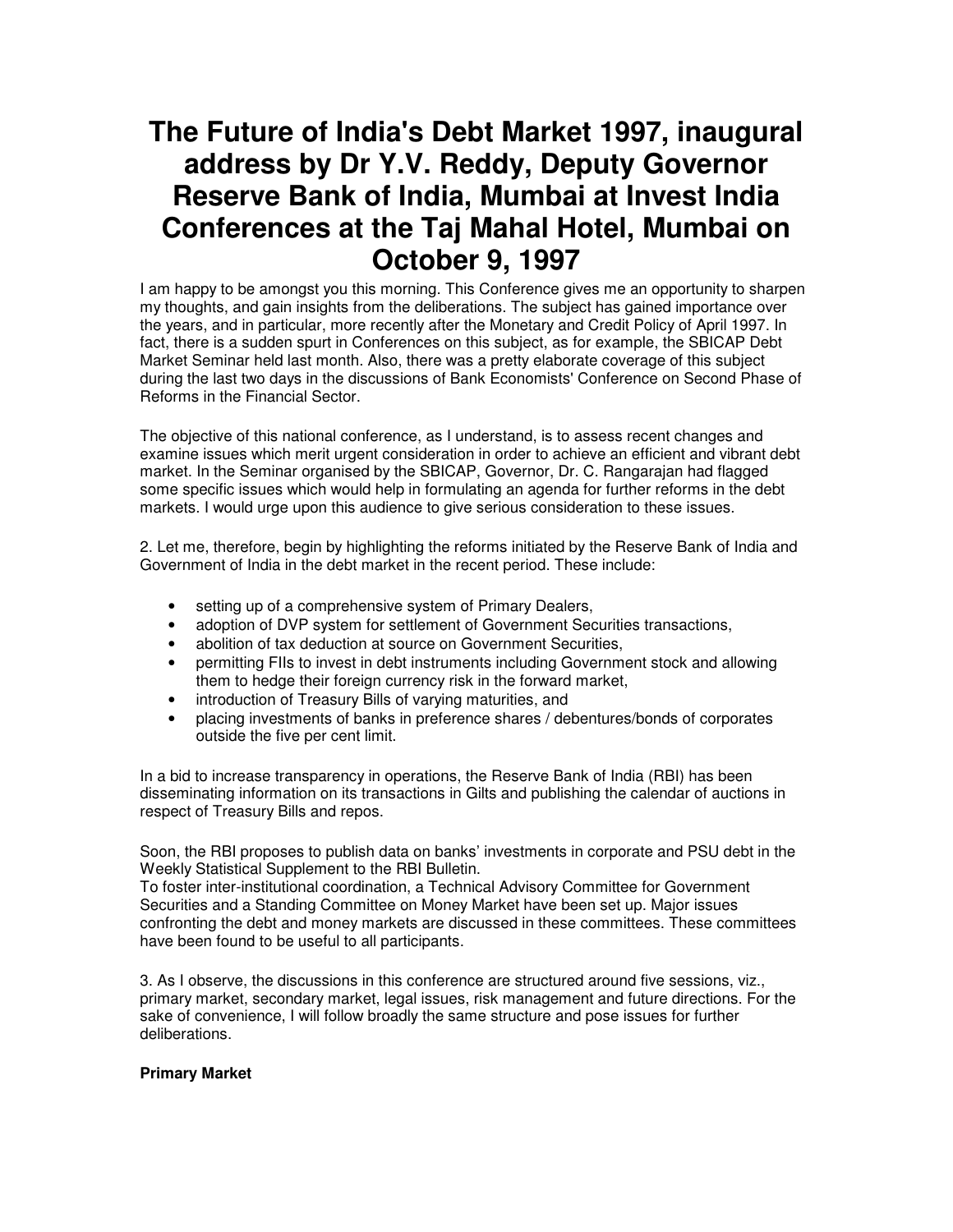4. Lack of market clearing yields at primary auctions of Government debt is often being cited as a significant factor slowing the development of the secondary market. The arguments run as follows:

First, it hampers efforts to broaden the investor base.

Second, at times when cut-off yields in the primary market are lower than prevailing secondary market yields, it curbs secondary trading.

Third, to the extent the cut-off yields are lower than secondary market yields, it constrains inventory build-up by primary dealers. Finally, to the extent volumes of pick-up in primary auctions are reduced due to interest rate considerations, it reduces the availability of floating stock in the secondary market.

5. What are the factors that inhibit market clearing mechanisms? There are four important issues, viz., notifying auction size, type of auction, element of non-competitive bids and frequency of auctions of Treasury Bills. Another issue of concern relates to large private placements of corporate debt.

6. At present, there is no preannounced notified amount in 364-Day and 14-Day auctions. This procedure enables the RBI to determine either the cut-off price or the amounts to be accepted in a flexible manner. Notifying amounts in auctions will bring more transparency in the auction procedure by removing the uncertainty about volumes in auctions. In this context, it needs to be emphasised that the capacity of primary dealers to absorb auction supply as an underwriter is limited. Currently, primary dealers underwrite to the extent of 50 per cent of the amounts in auctions with notified amounts. In this scenario, there is a danger of devolvement on the RBI, if there is a preannounced notified amount. The extent of the devolvement on the RBI can be minimised by increasing the underwriting amounts to primary dealers. The RBI could also change the notified amounts between each auction, depending on prevailing market conditions, in order to minimise the devolvement risk on itself.

7. Presently, there are six primary dealers. The institution of primary dealers has partly contributed to a significant increase in secondary market transactions in Government Securities. Authorising primary dealers is an on-going process. All eligible applicants will be considered by the RBI for primary dealership. While on this subject, an issue that needs to be considered relates to the when-issued market. At present, the Securities Contracts (Regulation) Act, 1956 prohibits short-selling of securities. Two options could be considered. First, whether to give exclusive access of primary auctions to primary dealers and simultaneously permit them to engage in short sales of Government Securities. Second, whether to continue with the existing system of access to primary auctions and allow all participants to engage in short sales of Government Securities. The timing and sequencing of this reform - whether to introduce it now or wait until the number of primary dealers have enlarged are aspects that need to be carefully considered. I would urge upon the participants to discuss the pros and cons of these options and the international practices in this regard.

8. There is some debate over the type of auction that is most suitable for selling Treasury Bills and Dated Government Securities in India. There are advocates for both the discriminatory and uniform price auctions. But, international practices seem to be in favour of discriminatory price auctions. In a switch over from one auction system to another, a number of considerations arise such as easy entry, cost to issuer, return to investor, role of primary dealers, incentive to gather information, etc. This is another area fit for a careful assessment.

9. As you are aware, non-competitive bids are allowed in 91- and 14-Day Treasury Bills auctions. Major issue relates to the treatment of non-competitive bids. Country practices show that noncompetitive bidders are made allocation within the notified amount. However, the non-competitive bidders in other countries consist essentially of the small, retail and inexperienced investors. Since the maximum bid is restricted to a small value, the competitive bid prices do not get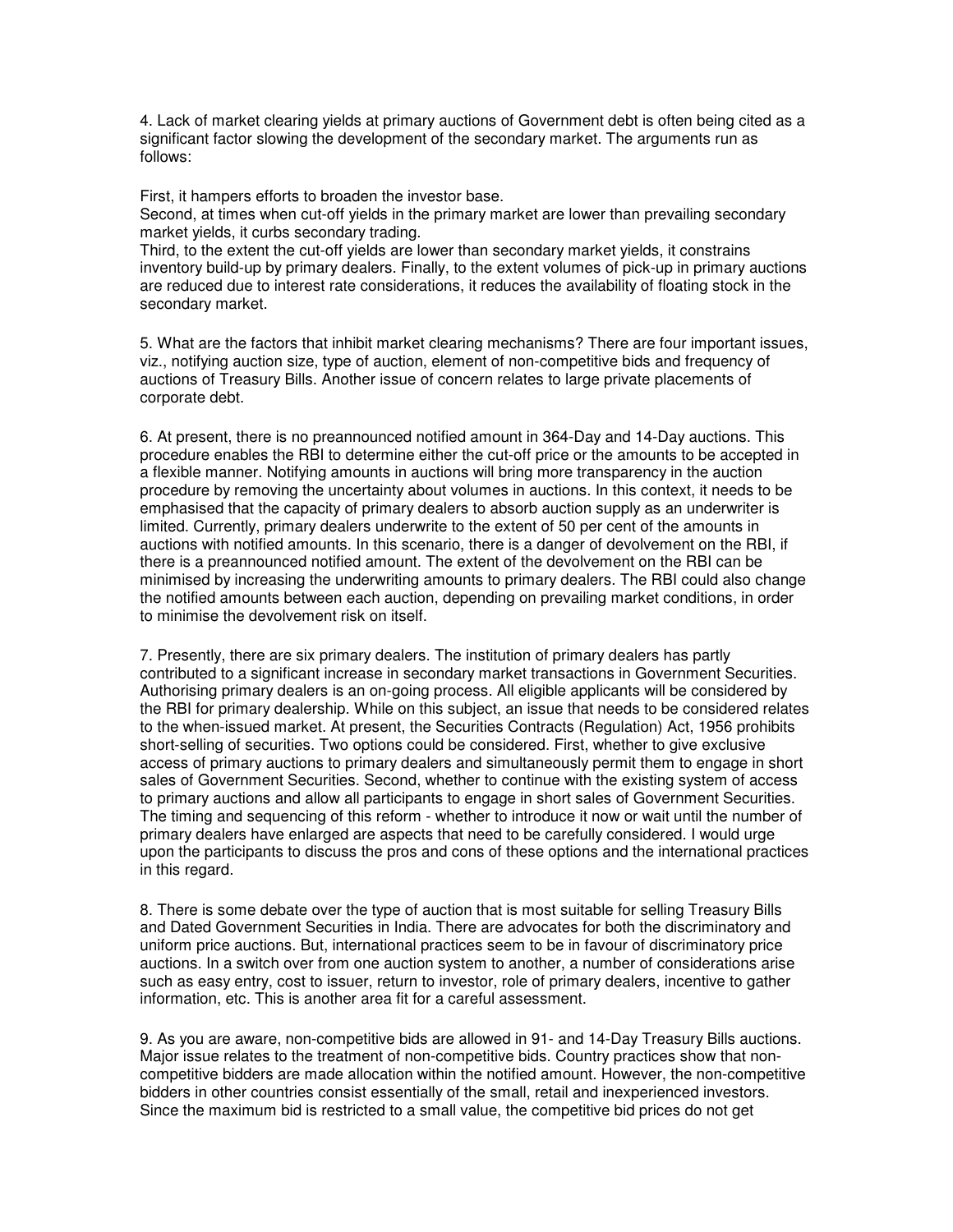distorted. There is a view in the Indian market that non-competitive bidders should also be allowed as competitive bidders. However, in our country, since State Governments are major non-competitive bidders, their volatile surplus funds position could make their participation in Treasury Bills auctions very uncertain. Thus, there could be large swings in terms of volumes in auctions. Another view is to make allocation for non-competitive bidders outside the notified amount.

10. There is a view in the market that the high frequency of auctions recently brought about by introducing 14-Day Treasury Bills auctions (along with frequent repos) tends to hinder secondary market activities by reducing investor participation in the secondary market in favour of waiting for a few days for primary issues. Also, the staggered settlement dates for Treasury Bills falling on different days in a week make secondary market trading across different maturities of Treasury Bills less efficient. Perhaps, it would be useful for this Conference to discuss the need, if any, to reduce the auction frequency and adjust settlement dates of different maturity Treasury Bills to fall on the same day in a week so as to improve fungibility and thereby price discovery and market efficiency.

11. Finally, an increasingly important concern relates to the issuance of PSU bonds and corporate debentures through private placements. Although, the private placement market is playing a crucial role in enabling corporates to raise resources, certain vital issues need to be considered for a well-directed and efficient functioning of the market. At present, there is no transparency in this market and virtually little information. In developed markets, the regulatory authorities indicate the framework within which the private placement has to function, like number of persons per placement, arrangements with only qualified investors and strict regulations to access certain qualified investors. We have to assess the adequacy of regulatory framework to protect the interest of investors from risks associated with subscriptions in the private placement market. With a proper regulatory framework and more transparency, the private placement market can develop further as an integral and important constituent of the primary market for raising of resources by the corporates; hence, the need to deliberate on the status of regulatory framework.

#### **Secondary Market**

12. As part of reform process, a number of technical impediments that prevented more active secondary market trading in Government Securities and Treasury Bills have been progressively removed. Let me briefly recall these:

- abolition of the system of TDS,
- issuance of benchmark securities, and
- operationalising the DVP system at all centres.

The RBI is encouraging banks to open SGL II accounts for constituents, thereby enlarging the coverage of book-entry holding of Government securities. Recently, the National Stock Exchange has been authorised to open a SGL II account and current account with the RBI. A decision has been taken to extend a similar facility to Stock Holding Corporation of India. These steps would further streamline transfer and settlement procedures in the Government securities market.

13. In respect of PSU bonds and corporate debentures, which are held mostly in scrip form, a proper settlement system is yet to be put in place. The National Securities Depository Limited (NSDL) was expected to dematerialise a sizeable stock of non-Government debt. But, at present, NSDL has been able to dematerialise only those securities which are exempt from stamp duty. Suitable amendments to stamp duty regime appear, therefore, necessary to avoid transaction costs and enable active use of the facility. An appropriate solution is needed since an efficient transfer and settlement system in the PSU bonds and corporate debt segments could usher in the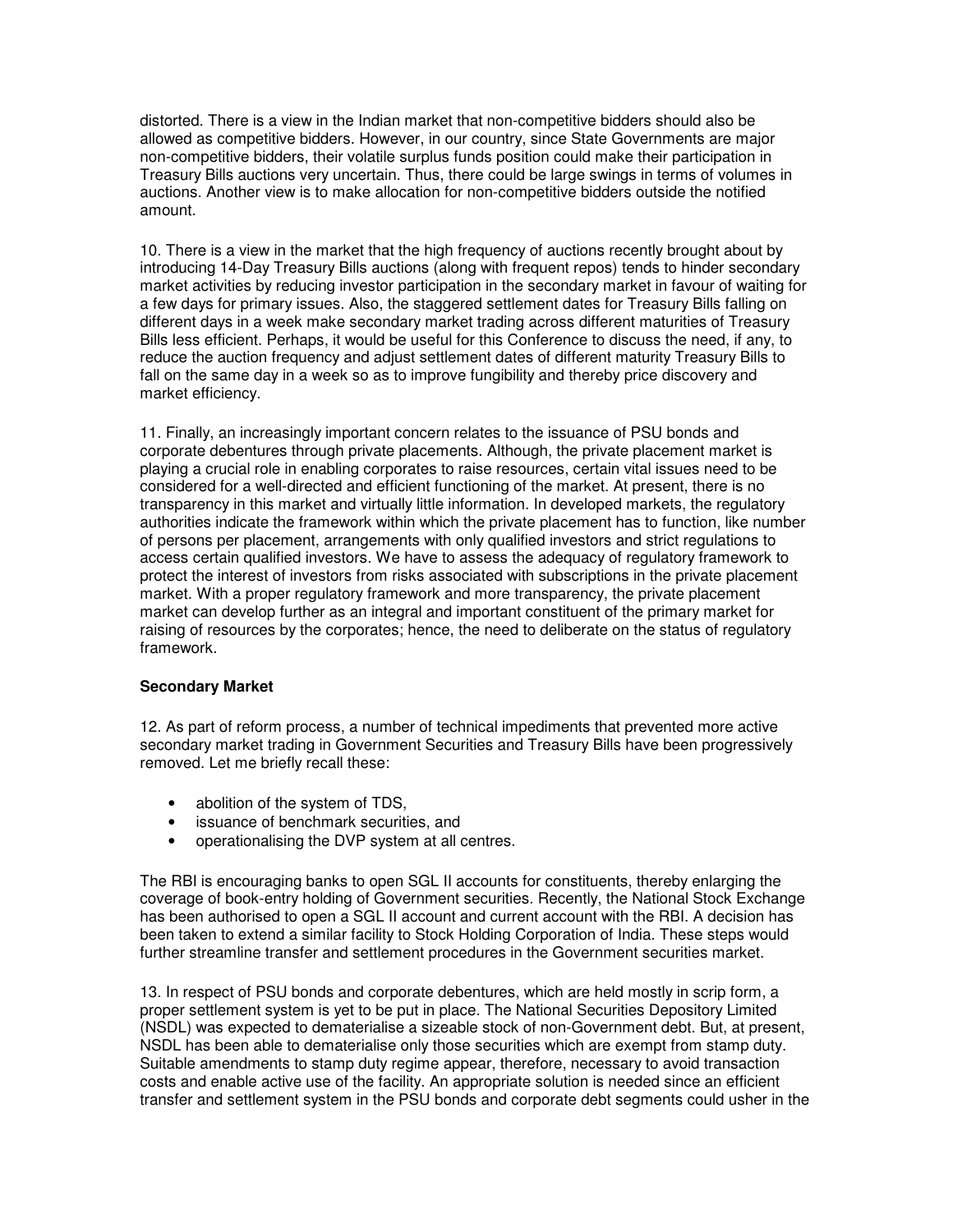resumption of repos in these instruments. Once it is assured that risk free and transparent payment and settlement systems are put in place through a depository like NSDL in dematerialised form, it should be possible to permit such repos.

14. Another issue that has been raised frequently relates to permission to financial institutions to borrow through repos in eligible securities. While there is a risk of generating asset-liability mismatches among non-bank participants, the conference could discuss the operational feasibility of allowing such participants in the repo market under suitable safeguards.

15. The Reserve Bank of India is considering a range of options to increase the interest of individual investors in Government securities. There is an inherent potential for households to diversify their investment portfolio encompassing Government securities. It would be useful to quickly review marketing and distribution strategies adopted in other countries for reaching Government Securities to households. Australia, Ireland, Netherlands and Sweden adopt direct sales of Government Securities to the retail sector through special registration facilities. Hungary and Switzerland, the UK and the USA retail through non-competitive bidding arrangements. France and Norway use the primary dealers network. Germany, Spain and Turkey have retailing arrangements through the banking system while Denmark, Ireland, and Poland retail Government Securities through the stock exchanges. Italy uses both the banking and stock exchange network. The conference can do well to consider strategic options for this important phase of market development.

### **Legal Issues**

16. The most important segment of the debt market being Government securities, let me start with the relevant law on this. The law relating to Government Securities and their management by the Reserve Bank of India is the Public Debt Act, 1944. The present act dates to preindependence days when marketable debt comprised almost the entire borrowing of the Government. This is no longer valid with almost over Rs.300,000 crore worth of other liabilities of Government comprising **inter alia** instruments like NSS, Indira Vikas Patra, etc. falling outside the purview of this Act. Further, provisions of the Public Debt Act relate to issue, servicing and repayment of Government securities and do not provide regulation of trading/marketing of Government securities. For instance, under the present Act, the Reserve Bank has no substantive powers to design and introduce an instrument of transfer suited to computer environment. There are other constraints such as those which preclude the RBI from issuing Government Securities in the form of promissory notes in the name of Trusts, nonavailability of nomination facility in respect of Government Securities, barring a minor from holding Government Security, etc. A new Act on Government Securities is proposed to take care of these issues. Any suggestions on this reform are welcome.

17. It seems appropriate to consider extending the use of Depositories established under the Depositories Act to Government Securities. The Depositories Act came into force in 1996 providing for a legal framework for holding of equities, bonds, debentures, units and other market instruments in dematerialised form in a Depository. Such deposits come under the regulatory framework of SEBI. Since the RBI manages the public debt of Central and State Governments, Public Debt Offices (PDOs) of the RBI are in effect depositories under the Public Debt Act. Thus, giving permission to Depositories to hold Government Securities in dematerialised form would make the provisions of the Depositories Act applicable to the Reserve Bank as an issuer, bringing into focus the respective regulatory roles of the Reserve Bank and SEBI in Government Securities. One of the suggestions to resolve this is by way of incorporating a provision in the proposed Government Securities Act, excluding the provisions of Depositories Act being applicable to Government Securities.

18. It would certainly be useful to survey the international experience in this regard. In Canada, Germany and Switzerland, there is Central Government prudential regulation of depository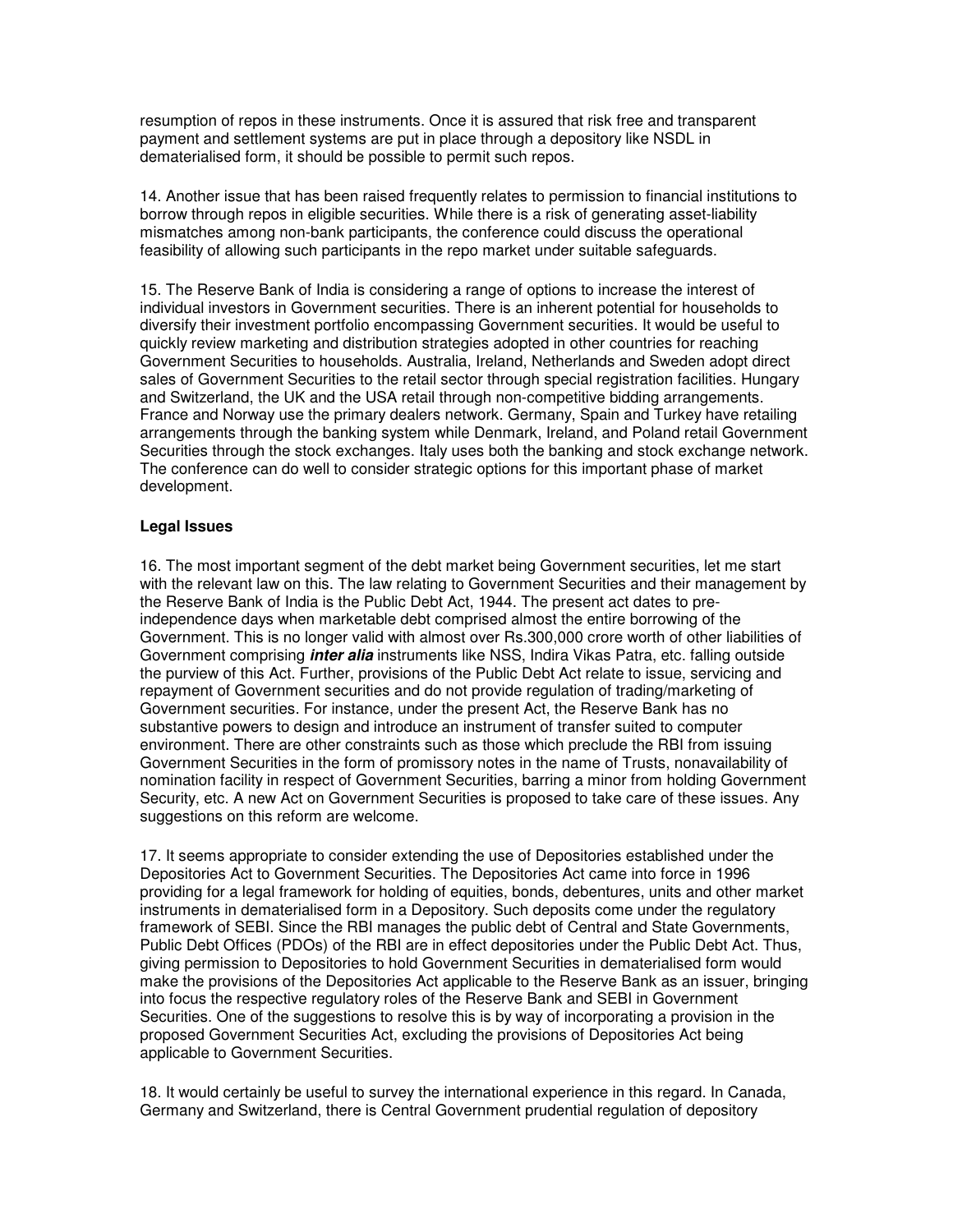institutions and provincial or state supervision of securities trading. The Bank of England used to provide regulation of depository institutions, although after the passage of the Bank of England Bill, responsibility for banking supervision will be transferred to the new and strengthened Securities and Investments Board (SIB). SIB will also take direct responsibility for the regulatory regime covered by the Financial Services Act. In Australia and New Zealand, the central banks provide prudential regulation of depository institutions, but there is no specific regulation of Government securities market. The Japanese Ministry of Finance and the Danish Supervisory Authority for financial affairs provide centralised regulation of the Government Securities. As you would have observed, the international experience is varied.

19. Another legal issue which is often alluded to relates to forward contracts. This forum would do well to discuss the advantages and disadvantages of the repeal of the Government notification issued in l969 prohibiting forward contracts in securities.

### **Risk Management**

20. Investors in debt instruments face three major components of risk, viz., credit risk, interest rate risk and foreign currency risk. In case of Government bonds, credit risk is zero. The foreign currency risk is relevant only to non-resident investors like FIIs who are investing in debt instruments. Recently, the 100 per cent debt funds dedicated to the debt market were allowed to take forward cover to enable them to hedge their exchange rate risk. Investments in all debt instruments are exposed to interest rate risk. This risk can be better hedged if a futures market in interest rate exists or if short-selling in securities is allowed. However, the futures market will be meaningful only in an environment of totally deregulated interest rates and the existence of a term money market which itself is dependent on a credible yield curve. Thus, while eventually introduction of interest rate futures and permission for short-selling are inevitable, the real issue is one of timing of these reforms, so that it does not entail any systemic risks.

# **Future Direction**

21. Consistent with the spirit of financial sector reforms, the RBI is in the process of divestment of part of its shareholding of DFHI and STCI so that the RBI does not have majority of share holding. As you aware, the RBI had taken initiative to promote STCI and DFHI. The RBI is now a minority share holder in DFHI and after the second round of disinvestment in l995, its share is only l0.5 per cent. It has also been decided to disinvest shares of STCI so that after the first phase of disinvestment, the RBI's share holding will be less than fifty per cent.

22. Second, Non-Banking Financial Companies are now required to maintain a higher level of liquid assets in the form of Government securities and Government Guaranteed Bonds. This will increase the demand for Government Paper in the market. This will be in addition to the demand generated due to opening up of provident funds to debt market instruments, emergence of MMMFs and investments by l00 per cent FII debt funds.

23. Third, I would like to flag the vital issue of the role of market participants. Standard practices have to be evolved by the market with regard to the manner of quotes, the conclusion of deals, the manner of pricing and accounting standards. Code of best practices has to be evolved also for repo transactions in eligible securities. In the context of moving towards a liberalised and market oriented environment in the financial sector, it will be desirable if such standard practices are evolved and accepted in a common forum of a self regulatory body. At present, I understand that there are moves to create such self regulatory body/bodies among the PDs and among banks and financial institutions covering transactions in money and fixed income securities markets. This is a welcome trend and the RBI would be willing to nurture such developments in the market.